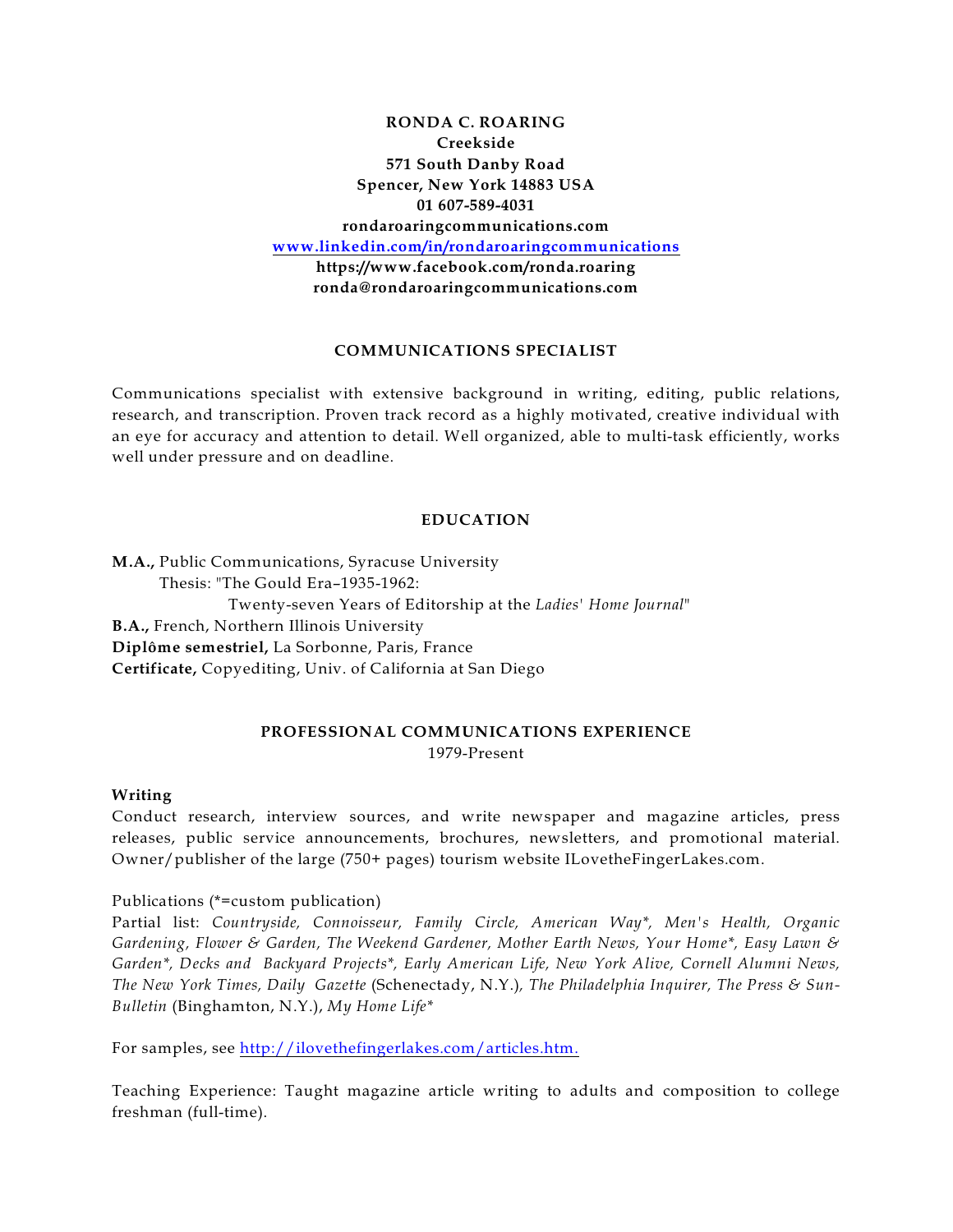- \*Empire State College, 1990
- $\textcdot$ BOCES, 1985-86
- \*Elmira College, 2000-2001

## **Editing**

Type of work: Copy editing, developmental, stylistic and substantive editing, ESL/EFL editing, and proofreading. Proficient in a variety of styles, including CMS, MLA, APA, and AP.

Type of material: Books (fiction and non-fiction), textbooks, magazine and journal articles, theses, dissertations, newsletters, reports, blog spots, public relations materials, speeches, etc.

Experience: Worked full-time for Cornell University Press (1981-1982). Freelance copy editor for Haworth Press (1996-2001) and others for more than 25 years. Specializing in serving Cornell and other university communities.

## **Public Relations**

Type of work: Write and edit press releases, public service announcements, brochures, newsletters and promotional material. Comfortable working for all media–newspapers, magazines, radio, television and online.

!Principal writer, "Employer Resources," bi-weekly newsletter of Graphic Arts Employers of America, 1989

## **Researcher and Fact-Checker**

Type of work: Conduct research online, in libraries (stacks and archives), in museums and in other research institutions, using a variety of methods, including transcription and photography.

Subjects: Social sciences, natural sciences, public health, humanities, sports, travel/tourism, lifestyle, advertorials, corporate and university histories, interviews, education, biographies/memories and more.

### **Transcriber**

Type of work: Transcription of documents, manuscripts, interviews, meetings, etc., using CD, mp3, mp4, wav, For the Record, and Liberty formats.

### **OTHER EMPLOYMENT**

### **Ithaca City School District**

*Ithaca, New York*

Permanently certified to teach French in the State of New York. Have taught French full-time in grades 6- 12 and at the university level. Now retired.

# **Cornell University**

*Ithaca, New York* Manager-Sales Promotion and Customer Relations  *Cornell University Press*